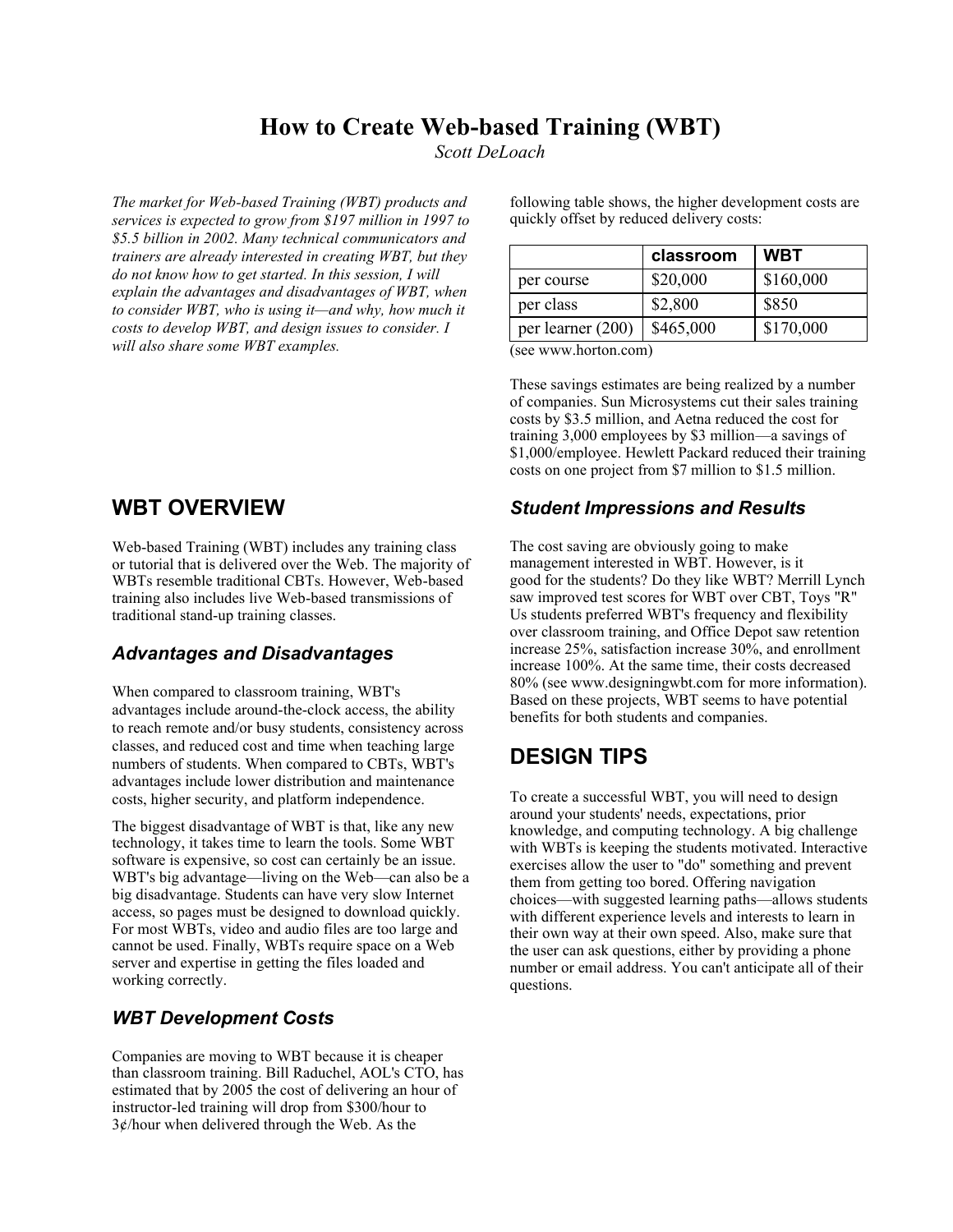# **DESIGNING AROUND LIMITATIONS**

WBT development includes the same limitations we often run into when we are developing documentation: we don't have enough time or money. However, WBT development has to also deal with browser and experience limitations.

## *Browser Limitations*

Unfortunately, the major browsers provide varying support for the W3C HTML and CSS recommendations and the ECMA standard for JavaScript (or, ECMAScript). In many cases, you will have to code things completely differently for the two browsers. If you are also supporting pre-version 4 browsers, then you will have to avoid CSS, DHTML, and some JavaScript code.

Most users are now using version  $4^+$  browsers. If at all possible, I would recommend setting a version 4 browser as a baseline. This baseline will support JavaScript 1.1 and CSS level 1 with basic DHTML. CGI and Perl are great choices for security and quizzes. If you are planning on using Java, make sure that your users can download Java applets. And of course, make sure to test everything in Netscape and Internet Explorer.

### *Time Limitations*

The best way to handle time limitations is to set realistic goals and expectations before you begin. If your goal is a five module, fully interactive WBT with quizzes, you probably can't develop it in a month. However, you can follow a phased approach and promise one module with a quiz after one month. If you have a development team, divide up the work by modules or task. For example, you could have one person handle the writing, another person create the graphics, and a third code the quizzes. Once you begin to develop the WBT, be sure to gather any existing documentation, identify and use your subject matter experts, and make sure to have technical and usability reviews.

## *Money Limitations*

If you are developing your first WBT, the initial costs can be expensive. However, there are a few easy ways to save money. Once you select a tool, check the product's website. Most tools have a trial offer. It's a great way to get started while the purchasing department processes the order. Also, many tools offer competitive upgrades. If you have a remotely similar tool, you will often qualify for the competitive upgrade. Your WBT will need to have some graphics beyond screenshots. Some of the nicer clip art packages and web sites might fit your needs. Or, consider hiring a graphic design student.

## *Experience Limitations*

It can be quite a challenge to learn while you work. The easiest way to get up to speed quickly is to outsource part of the WBT development. You might outsource the more difficult coding or an entire module to help you focus on one skill or module at a time. You should also consider taking a few traditional or web-based classes. If you want to add a specific feature to your WBT, check the Web for free JavaScripts. Finally, don't forget about the resources that are included with your software. WBT software often includes design templates. I hear that they also include instruction manuals….

## **EXAMPLE: DESIGNING FOR OLDER BROWSERS**

DigitalThink's "Java 2 Fundamentals" WBT was created to teach novice programmers how to program using Java. It has a simple design based on the DigitalThink WBT template. The WBT supports HTML 3.2, so it's compatible with older browsers.

Since this WBT teaches Java, the designers used Java to provide interactive graphics. These graphics could have also been created as animated GIFs or with DHTML, but by using Java the course developers provided excellent examples of Java programming.



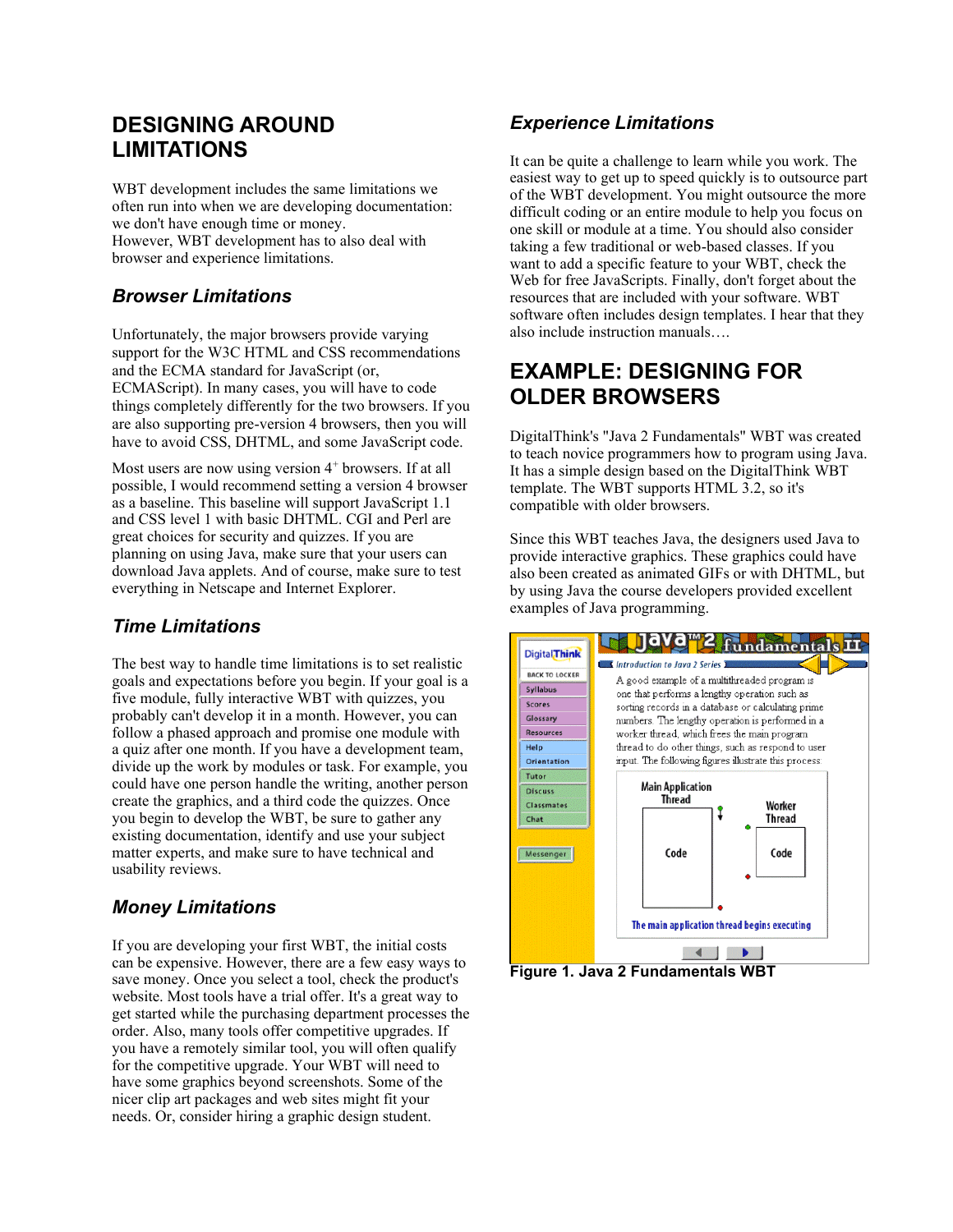# **EXAMPLE: PROVIDING USEFUL FEEDBACK**

The Epson Stylus printers WBT is designed to teach Epson salespeople about the latest Epson printers. Since salespeople are often extremely busy, Epson creates numerous short WBTs and posts new ones about every two months. These WBTs feature short quizzes, layered information for technical details, and contests for students who complete the WBT. When the salesperson takes a quiz, the WBT provides examples and layered feedback to explain key concepts.



**Figure 2. Epson WBT**

The Epson Stylus printers WBT was created for version 4 <sup>+</sup> browsers using Adobe GoLive and Adobe PageMill. It uses image maps to provide interactive images and JavaScript for quizzes and content management.

# **EXAMPLE: INTERACTING WITH STUDENTS**

The XcelleNet Connect:Manage WBT was designed to teach internal system administrators how to set up and maintain the Connect:Manage software. The WBT developers knew the target audience members and decided to use a "superhero" guide based on their manager. This approach made the WBT fun for the system administrators while poking fun at their image around the company. The design proved very effective in motivating the students to explore the WBT.



**Figure 3. Xcellenet WBT**

This WBT features interactive images to teach tasks. The user can interact with the image to practice performing the task without fear of causing problems with the actual software.

The Connect:Manage WBT was developed for version 4<sup>+</sup> browsers using Dreamweaver and Asymetrix Librarian. It uses DHTML to show and hide information, JavaScript to provide interactivity, and CSS for formatting.

# **EXAMPLE: EMBEDDING THE TRAINING**

The eBay bidding tutorial was developed to teach novice Web users how to bid on an item at eBay. Rather than providing a sample tutorial, eBay has embedded the tutorial in every item. The embedded tutorial provides item-specific information and keeps the user focused on their task.



**Figure 4. eBay Tutorial**